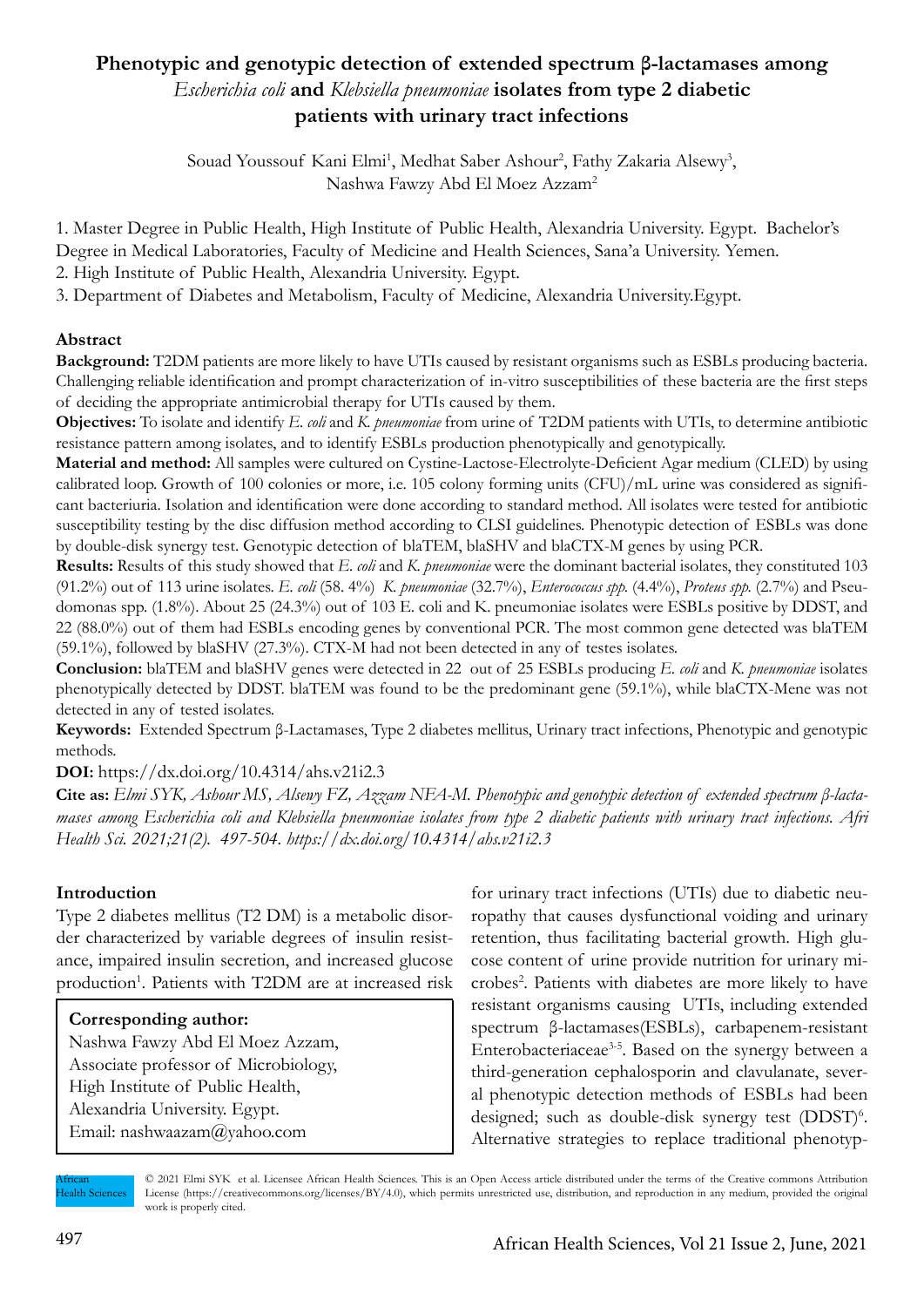ic methods had been proposed; the most widely used techniques are conventional polymerase chain reaction (PCR) and gene sequencing<sup>7,8</sup>.

### **Material and methods**

#### **Study area**

The study was carried out over a period of four months from May 2019 to August 2019. It enrolled 113 type 2 diabetic patients suffering from UTIs attending the outpatient clinics of the Department of Diabetes and Metabolism or Department of Urology at Alexandria Main University Hospital. Alexandria city. Egypt.

### **Laboratory investigation Sampling**

Clean catch midstream urine samples were aseptically collected from 113 type 2 diabetic patients with UTIs. Media-Test Combi10 reagent dipsticks were used for chemical urine analysis. They contain up to 10 different chemical pads or reagents (blood, urobilinogen, bilirubin, protein, nitrate, ketones, glucose, pH, specific gravity and leukocytes).

Semi-quantitative urine culture on CLED agar and biochemical identification of bacterial isolates were done9. All E. coli and K. pneumoniae isolates were tested for their antibiotic susceptibility using the Kirby Bauer disc diffusion method. Antibiotics used were Ampiillin, Cefaclor, Cefotaxime, Ceftazidime, Cefepime, Amoxicillin-clavulanic acid, Aztreonam, Imipenem, Amikacin, Norfloxacin and Nitrofurantoin. Inhibition zones were measured, and then susceptibility was recorded as susceptible (S), intermediate (I) and resistant (R) according to CLSI breakpoints.

## **Double-disc synergy test**

A lawn culture of each *E. coli* and *K. pneumoniae* isolates was made on MHA plate, as recommended by CLSI. A disc of amoxicillin-clavulanic acid (20/10 μg) was placed in the center of the plate at 20mm distance to

ceftazidime (CAZ 30μg) and cefotaxime (CTX 30μg). ESBLs production was detected by the appearance of keyhole effect due to the enhanced activity of ceftazidime and cefotaxime with clavulanic acid<sup>10</sup>.

#### **Genotypic method for detection of ESBLs Producing** *E. coli* **and** *K. pneumoniae* **by conventional Polymerase Chain Reaction (PCR).**

Genomic DNA was extracted using a DNA easy tissue kit (Qiagen, Germany) according to the instructions of the manufacturer.

## **DNA Amplification protocol**

Initial denaturation (94  $\mathrm{C}$  for 5 min); 30 cycles of denaturation (94 °C for 30 s), annealing (58°C for 1 min) and polymerization (72 $\mathrm{C}$  for 1 min); and an additional polymerization step  $(72 °C)$  for  $7$  min)<sup>11</sup>.

## **DNA detection**

The amplification products were analysed by agarose gel electrophoresis and ethidium bromide staining<sup>12</sup>. The gel running plate was placed in its special gel casting plate supplied with electrophoresis apparatus (Mupid-Exu submarine electrophoresis system, Advance, Japan)

### **Results**

The majority of T2DM patients with UTIs were females  $(69\%)$ . Most of female patients,  $(47.4\%)$  were of age group 55-65 years. 97.3% of cultured clean catch midstream urine samples yield significant bacteriuria, where 70% were cultured from female patients, and 30% from male patients. Glucose concentration in urine ws found to significantly affect the colony count of urine cultures, where (80.9%) urine samples with colony count ≥105 CFU/ml were cultured from T2DM patients with +3 glucosuria level (≥ 500mg\dl). *E. coli* and *K. pneumoniae* isolates were the most prevalent uropathogens, they had been isolated from 103 (91.2 %) out of 113 UTIs in T2DM. table (1)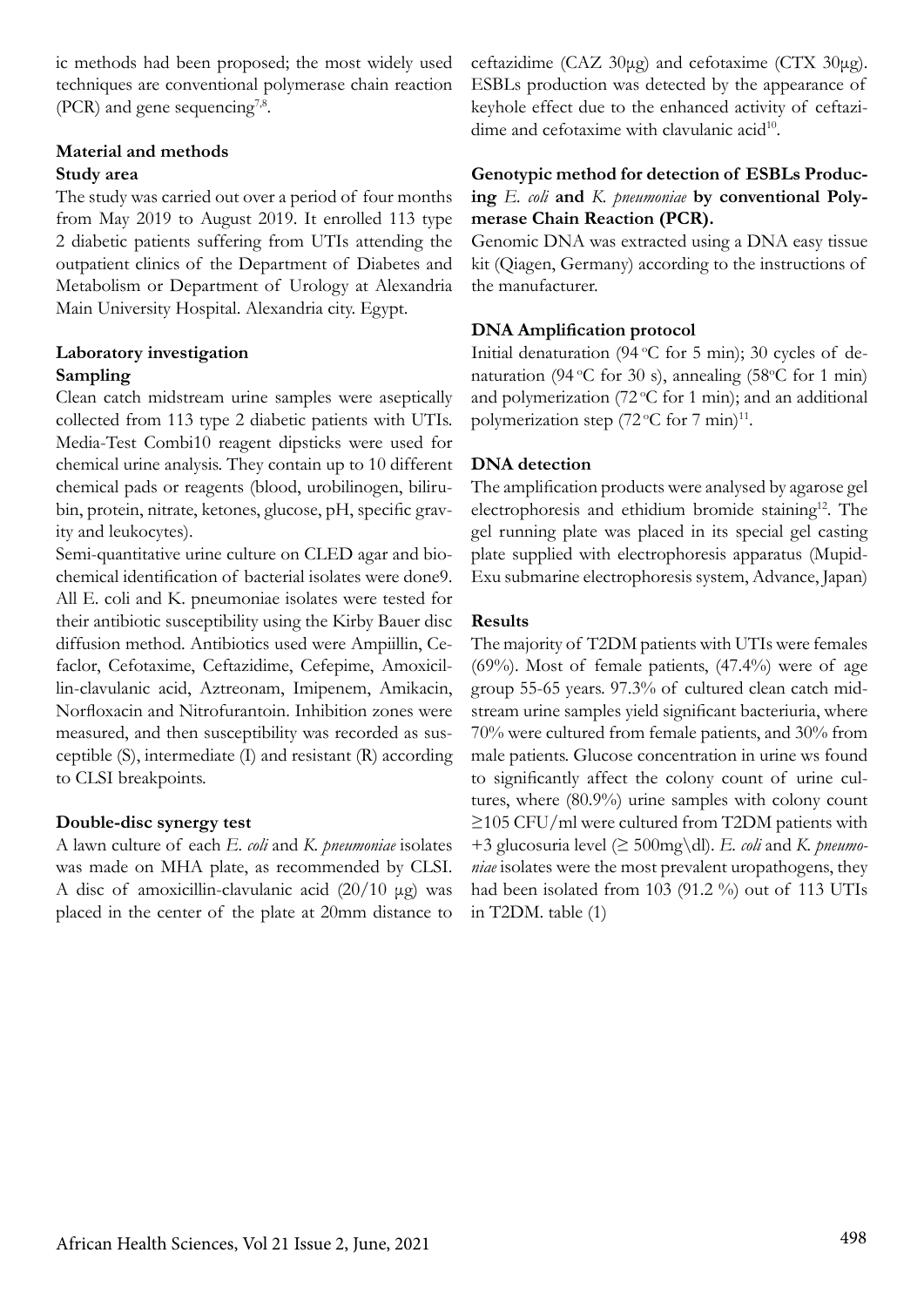| <b>Etiologic agents</b> | No. (%)    |
|-------------------------|------------|
| E. coli                 | 66 (58.4%) |
| K. pneumoniae           | 37(32.7%)  |
| Enterococci             | $5(4.4\%)$ |
| Pseudomonas aeruginosa  | $2(1.8\%)$ |
| Proteus spp             | 3(2.7%)    |
| Total                   | 113 (100%) |

 **Table 1:** Common etiologic agents of UTIs in T2DM patients.

About 24.3% of UTIs caused by E. coli and K. pneumoniae isolates were due to ESBLs-producing strains. The highest percentage of ESBL-UTIs (68%) were found in age groups of 55-65 years, and 80% of them were females. Duration of diabetes and poor glycemic control were not found to significantly increase the risk of ESBLs, however use of urinary catheter and prior use of antibiotics were found to be associated with ES-BLs positivity. ESBLs production appeared as a significant risk factor for acute kidney injury.

| <b>ESBLs</b> production | <b>Isolates</b> |               | <b>Total</b> |
|-------------------------|-----------------|---------------|--------------|
|                         | E. coli         | K. pneumoniae |              |
|                         |                 |               |              |
|                         | No. (%)         | No. (%)       | No. (%)      |
| <b>ESBL</b>             | $17(25.8\%)$    | $8(21.6\%)$   | 25(24.3%)    |
| <b>Non ESBL</b>         | 49 (74.2%)      | 29 (78.4%)    | 78 (75.7%)   |
| <b>Total</b>            | 66 (100%)       | $37(100\%)$   | 103 (100%)   |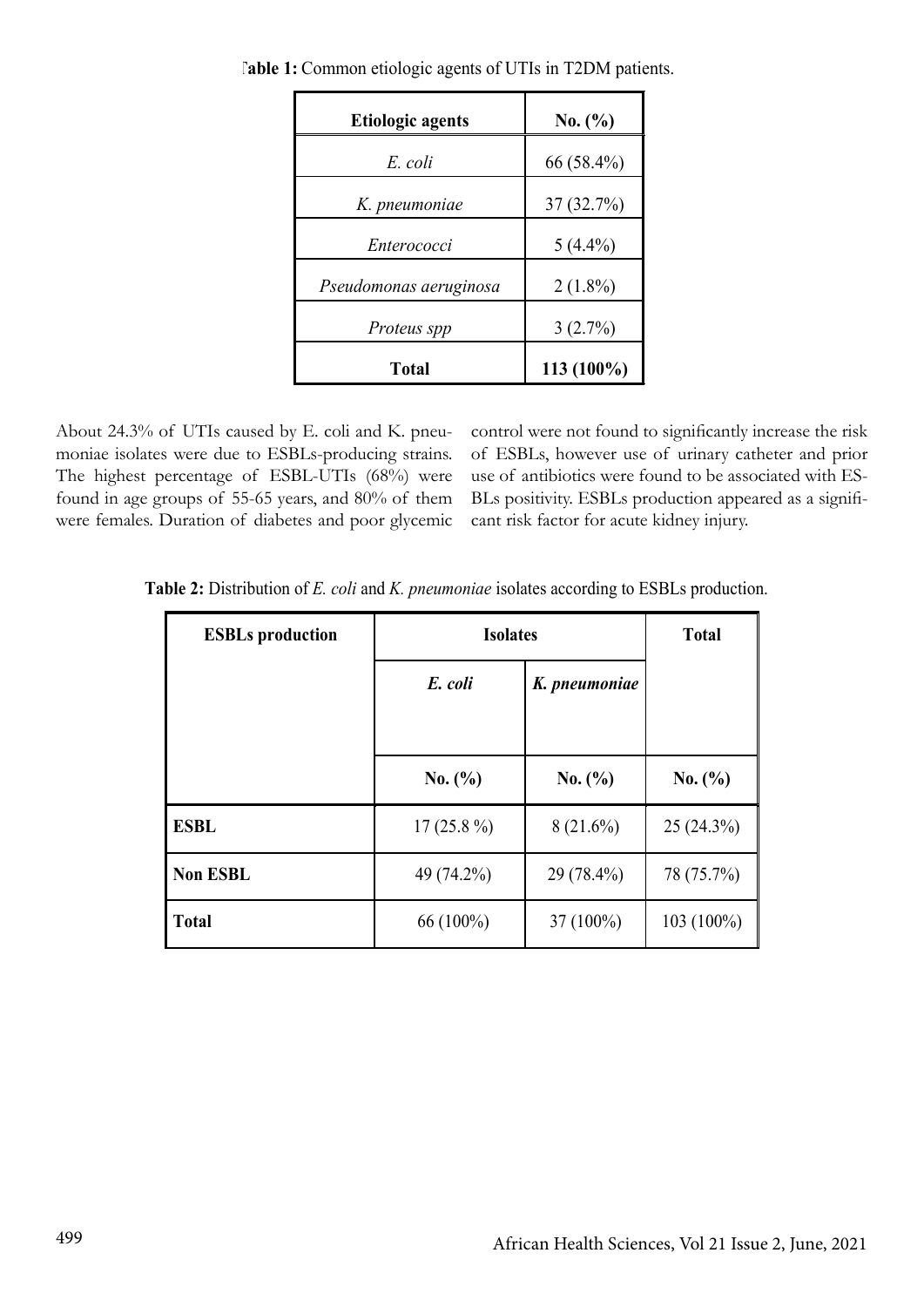

**Figure 1**: Distribution of ESBLs- producing urine isolates detected by DDST.

ESBLs producing isolates showed higher resistance rates to antibiotics than non ESBLs producing, this increase was significant with aztreonam, all cephalosporin, and amoxicillin clavulanate. Figure (2)



Figure 2: Antibiotics resistance patterns of ESBL and non ESBL isolates

ESBLs genes were detected in only 22 out of 25 ES-BLs producing isolates detected by DDST phenotypic method.

Three isolates (one *E. coli* and two *K. pneumoniae* isolates) were not confirmed by PCR to have ESBLs encoding genes.

 The predominant gene detected was blaTEM, as it was detected in 13 (59.1 %) out of 22 confirmed ESBLs producing isolates. blaSHV was detected in 6 (27.3%) out of 22 confirmed ESBLs producing isolates. Three isolates harbored both genes (13.6 %). blaCTX was not detected in any of ESBLs producing isolates. Table (3)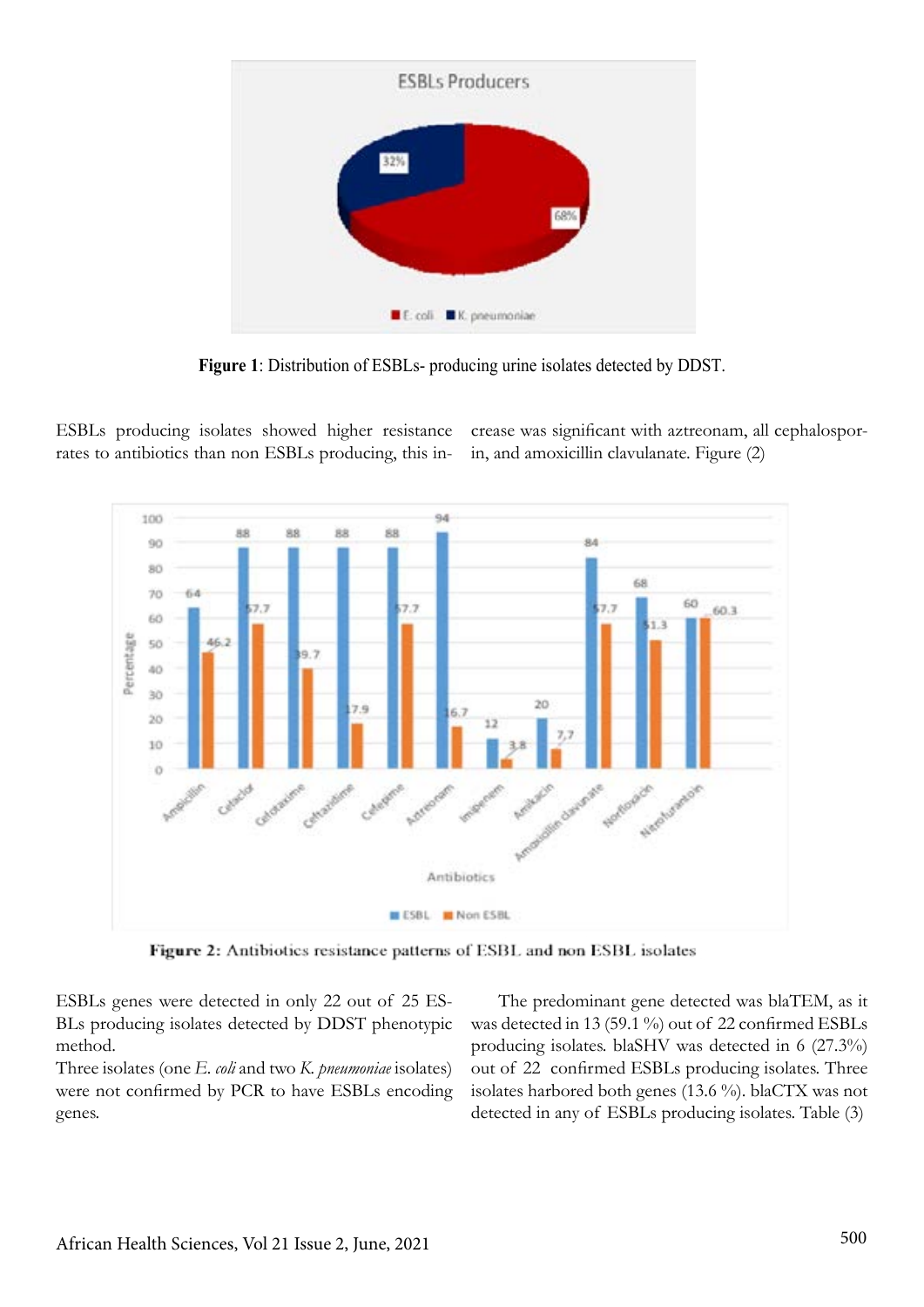| <b>ESBL</b> genes | <b>Isolates</b>      |                       | <b>Total</b> |
|-------------------|----------------------|-----------------------|--------------|
|                   | $E.$ coli ( $n=16$ ) | K. pneumoniae $(n=6)$ |              |
|                   |                      |                       |              |
|                   |                      |                       |              |
|                   |                      |                       |              |
|                   |                      |                       |              |
|                   | No $(\% )$           | No $(\%$              | No $(\% )$   |
| <b>TEM</b>        | $11(68.8\%)$         | $2(33.3\%)$           | 13 (59.1%)   |
| <b>SHV</b>        | 3(18.7%)             | $3(50\%)$             | 6(27.3%)     |
|                   |                      |                       |              |
| <b>TEM+SHV</b>    | $2(12.5\%)$          | 1(16.7%)              | $3(13.6\%)$  |
|                   |                      |                       |              |
| <b>Total</b>      | $16(100\%)$          | $6(100\%)$            | 22 (100%)    |
|                   |                      |                       |              |

 **Table 3:** Prevalence of ESBLs genes among ESBLs producing isolates.

#### **Discussion**

T2DM is a reported risk factor for frequent and severe UTIs due to depressed immunity, altered phagocytic adhesion and abnormal physiological process. Wide use of broad- spectrum antibiotics to treat these infections facilitates growth of antibiotic resistant urinary pathogens such as ESBLs-producing bacteria, which imposes substantial burden on medical cost due to increased risk of worse outcomes of UTIs caused by these bacteria. Post-menopausal women found to have much higher risk of T2DM-UTIs because drop in estrogen level is associated with insulin resistance and faulty regulation of metabolic homeostasis<sup>13</sup>. Majority of T2DM patients with UTIs in the present study (69%) were females, and the highest percentage of them (47.4%) were in post-menopausal period (55-65 years). This agreed with previous studies done by Zubair et al.,<sup>14</sup> and Patra et al. from India,15 On the contrary, Mogaka et al. (2018) from Kenya<sup>16</sup>, and Sibi et al.<sup>17</sup> from India found that diabetic male were affected with UTIs more than women. Most of clean catch urine cultures from T2DM patients had significant bacteriuria (97.3%), this was in accordance with a study by Longdoh et al. <sup>18</sup> from Cameroon (81.6%). A high frequency of significant bacteriuria was found among female diabetic patients (70%), this was in agreement with study obtained by Patra et al.<sup>15</sup> from

India. There was a significant association between glucose concentration in urine and culture colony count, where 80.9% of urine samples with colony count  $\geq$ 105 CFU/ml were cultured from T2DM patients with +3 glucosuria level ( $\geq 500$ mg\dl). This study was in accordance with findings by Selim et al. (2019)19 from Egypt who detected bacterial growth in 100% of urine samples from patients with  $+4$  glucosuria level. Mono microbial etiology of UTIs was found to be more common in this study, where E.coli was the most prevalent organism (58.4%); similar findings had been reported by Zubair et al. (2019)<sup>14</sup> from Pakistan and Rahim et al.20 from Bangladesh. Out of 103 UTIs caused by *E.coli* and *K. pneumoniae*, 25 (24.3%) were due to ESBLs producing isolates. These findings were comparable to findings reported by Onanuga et al. (2019) from Nigeria,<sup>21</sup> Abayneh et al.<sup>22</sup> from Ethiopia. In the present study more than two thirds (68%) of ESBLs producing isolates were *E. coli*; and similar finding been reported in several studies<sup>22-24</sup>. More than one fourth of *E. coli* (25.8%) and 21.6% of *K. pneumoniae* isolates were found to be ESBL- producers. Significant association between ESBLs positivity and advanced age, use of urinary catheters and misuse of antibiotics. This observation was parallel to other studies<sup>25-27</sup>. In the present study, ES-BLs production appeared as a significant risk factor for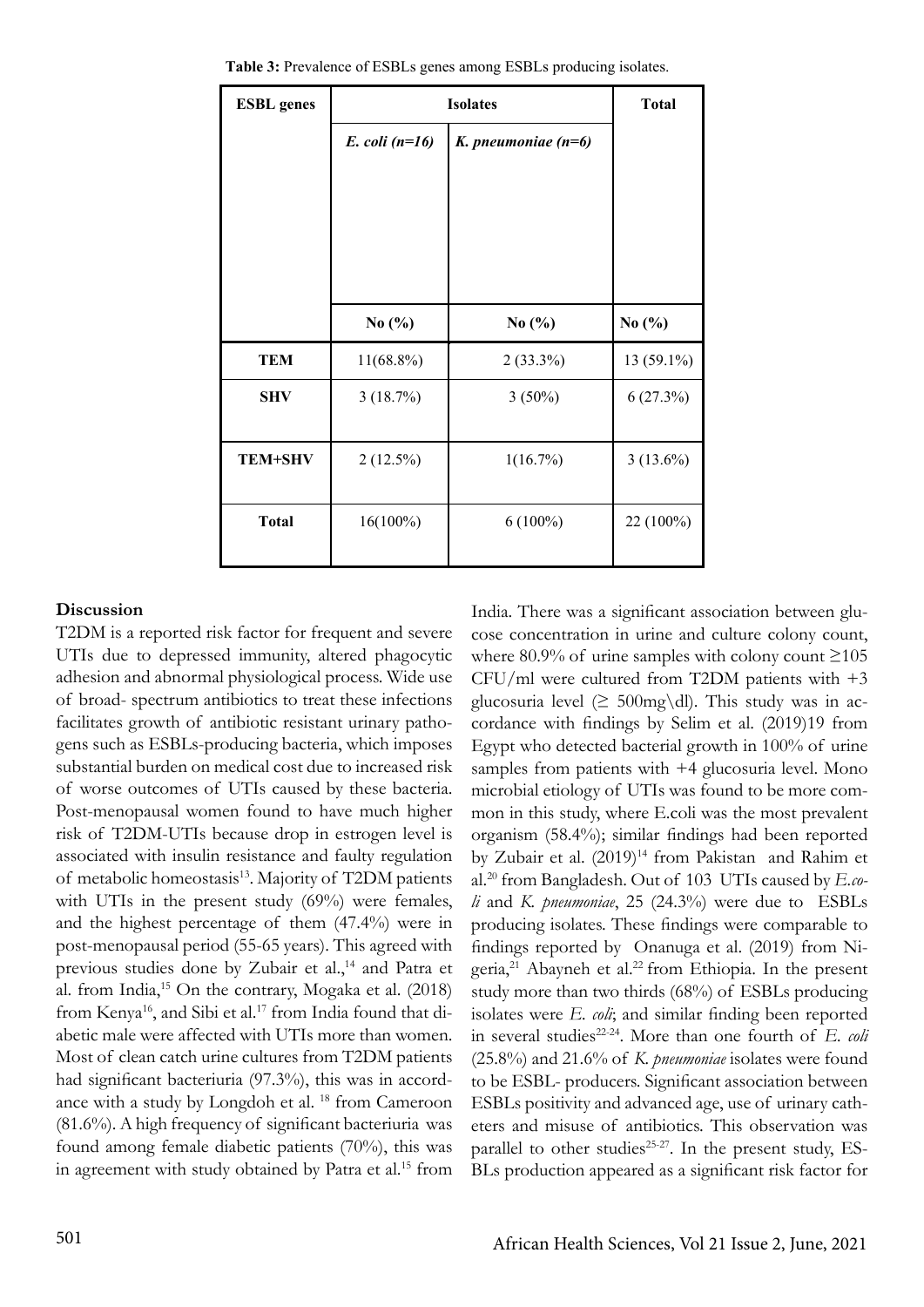lowed by cefaclor (63.6%), norfloxacin (57.6%) and nitrofurantoin (54.6%). Zubair et al. (2019) showed similar resistance percentages to cefaclor, norfloxacin and nitrofurantoin (50%, 62.7% and 56.8%, respectively)<sup>14</sup>. *K. pneumoniae* isolates showed high resistance percentages to nitrofurantoin (70.3%), cefaclor (67.6%) and norfloxacin (51.4%). This high level of resistance to norfloxacin and nitrofurantoin could be explained by

acute kidney injury, where all patients with history of AKI had ESBL-UTIs (100%). Same finding were reported by Rahim et al. (2018) from Bangladesh<sup>20</sup> and Ramadas et al. (2014) from New York<sup>28</sup>. The results of antimicrobial susceptibility revealed that E. coli showed high resistance percentages to ampicillin (78.8%), fol-

absence of strict antibiotics use policy in the community, added to the exponential increase in prescription of these antibiotics for empiric treatment of hospitalized patients with positive urine cultures. The antimicrobial profile of ESBLs producing isolates showed significantly higher resistanceo aztreonam, all cephalosporin, and amoxicillin clavulanate compared to non-ESBLs producing isolates.

blaTEM was found to be the predominant gene (59.1%) in ESBL isolates, this finding was consistent with those found by Fattouh et al.<sup>29</sup> from Egypt. blaCTX-M gene was not detected in any of tested isolates. Most of E. coli isolates harbored blaTEM gene (68.8%), while half of tested K. pneumoniae isolates had blaSHV gene. Plasmid-encoded ESBLs-producing bacteria can show co-resistance to quinolones, aminoglycosides and sulfonamide. In the present study 69.8% and 38.5% of isolates harboring blaTEM gene were found to be resistant to norfloxacin and amikacin, respectively. Isolates harboring blaSHV showed lower resistant rates to norfloxacin and nitrofurantoin (33.3%) and full sensitivity to amikacin. In the present study, the observed high level of resistance to imipenem (46.2%) among blaTEM harboring isolates is worrisome, since carbapenems are the treatment of choice for these isolates. In the current study, three isolates that were phenotypically positive by DDST method lacked TEM, SHV, and/ or CTX-M genes. This may be explained by that these three isolates may carry other ESBLs encoding genes, which coud not be detected by the used primers, or it could be chromosomally mediated AmpC β-lactamases. This finding was parallel to that reported by Bajpai et al.30 from India. However, Sowmiya et al. (2012) from India showed a 100% correlation between phenotypic and genotypic methods of ESBLs detection<sup>31</sup>.

#### **Authors' contribution**

Supervision of the implementation and findings of this work, contribution in interpretation of the results.<sup>2,3</sup>

Supervision of the microbiological laboratory procedure, contribution in data analysis, interpretation of results and writing of manuscript.<sup>4</sup>

Implementation of the microbiological laboratory procedure, contribution in analysis of the results, and writing manuscript.<sup>1</sup>

All authors discussed the results and contributed to the final manuscript.

#### **References**

1. Organization, W. H. (2017). Definition and Diagnosis of Diabetes Mellitus and Intermediate Hyperglycemia. . Retrieved from Geneva, Switzerland:

2. Chen, SL., Jackson, SL., Boyko, EJ. (2009). Diabetes mellitus and urinary tract infection: epidemiology, pathogenesis and proposed studies in animal models. *Journal of Urology*, 182(6 Suppl): S51–S6.

3. Shah, AA., Hasan, F., Ahmed, S., & Hameed, A. (2004). Characteristics, epidemiology and clinical importance of emerging strains of gram negative bacilli producing extended-spectrum beta-lactamases. *Research in Microbiology*, 155: 409–21.

4. Wayne, PA . (2009). M100-S19 Performance Standards for Antimicrobial Susceptibility Testing. 19th ed. Clinical and Laboratory Standards Institute (CLSI), p 250.

5. Lee, J., Pai, H., Kim, YK., Kim, NH., Eun, BW., & Kang ,HJ. (2007). Control of extended spectrum beta-lactamase producing Escherichia coli and Klebsiella pneumoniae in a children's hospital by changing antimicrobial agent usage policy. *Journal of Antimicrobial Chemotherapy*, 60: 629–37.

6. Drieux, L., Brossier, F., Sougakoff1, W., & Jarlier, V. (2008). Phenotypic detection of extended-spectrum β-lactamase production in Enterobacteriaceae: review and bench guide. *Clinical of Microbiology and Infection*, 14(Suppl.1): 90–103.

7. Cole , JM., Schuetz, AN., Hill ,CE., & Nolte, FS. (2009). Development and evaluation of a real-time PCR assay for detection of Klebsiella pneumoniae carbapenemase genes. *Journal of Clinical Microbiology*, 47: 322–6. 8. Jones, CH., Ruzin, A., Tuckman, M., Visalli, MA., Petersen, PJ., & Bradford , PA. (2009). Pyro sequencing using the single-nucleotide polymorphism protocol for rapid determination of TEM- and SHV type extended-spectrum β-lactamases in clinical isolates and identification of the novel β-lactamase genes blaSHV-48, blaSHV-105, and blaTEM-155. *Antimicrobial Agents Chemotherapy*, 53: 977–86.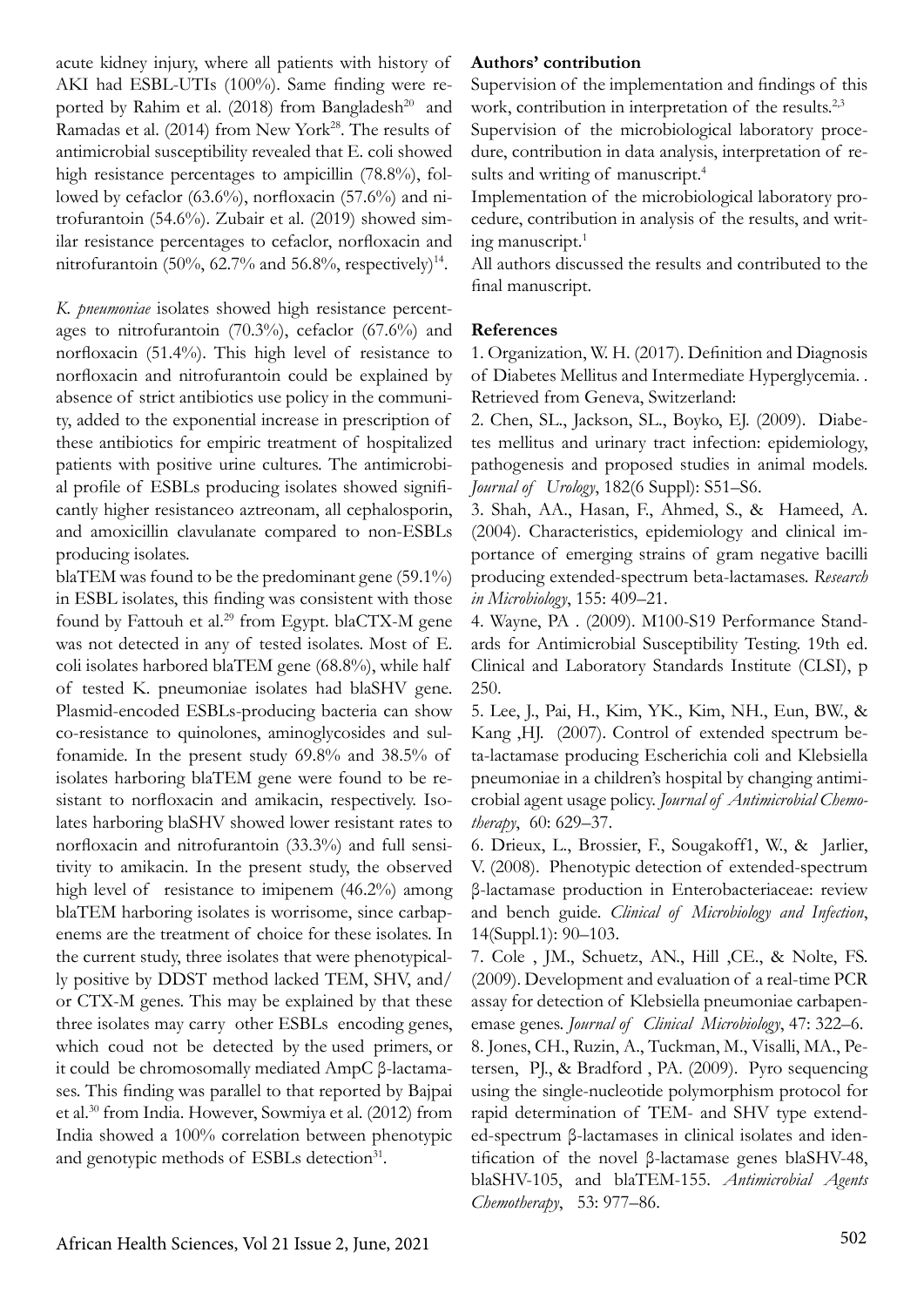9. Bauer, A., Kirby, W., Sherris, J. C., & Turck, M. (1966). Antibiotic susceptibility testing by a standardized single disk method. *American Journal of Clinical pathology*, 45(4\_ ts), 493-496.

10. Wayne, PA. (2018). M100 E28 Performance standards for antimicrobial susceptibility testing. 28th ed. Clinical and Laboratory Standards Institute (CLSI), p 250.

11. Amine, A. E. K. (2013). Extended spectrum beta-lactamase producing bacteria in waste water alexandria, Egypt. *International Journal of Bioscience, Biochemistry and Bioinformatics*, 3(6), 605-9.

12. Lee, P. Y., Costumbrado, J., Hsu, C.-Y., & Kim, Y. H. (2012). Agarose gel electrophoresis for the separation of DNA fragments. JoVE (*Journal of Visualized Experiments.*(62), e3923.

13. Nitzan, O., Elias, M., Chazan, B., & Saliba, W. (2015). Urinary tract infections in patients with type 2 diabetes mellitus: review of prevalence, diagnosis, and management. Diabetes, metabolic syndrome and obesity: targets and therapy

14. Zubair, K. U., Shah, A. H., Fawwad, A., Sabir, R., & Butt, A. (2019). Frequency of urinary tract infection and antibiotic sensitivity of uropathogens in patients with diabetes. *Pakistan Journal of Medical Sciences*, 35(6).

15. Patra, E. P., Karna, S., Meher, D., & Mishra, S. (2019). Bacterial causes of community-acquired and nosocomial urinary tract infection in type 2 diabetes: A comparative approach. *Journal of Diabetology*, 10(3), 102. 16. Mogaka, M. V. (2018). Determination of Urinary Tract Infections aand Antibiotic Sensitivity among Non-Insulin Dependent Diabetes Mellitus Patients Visiting Kisii Teaching And Referral Hospital, Kenya. Kenyatta University.

17. Sibi, G., Devi, A. P., Fouzia, K., & Patil, B. R. (2011). Prevalence, microbiologic profile of urinary tract infection and its treatment with trimethoprim in diabetic patients. *Research Journal of Microbiology*, 6(6), 543-551.

18. Longdoh, N. A. (2013). Uropathogens from diabetic patients with asymptomatic bacteriuria and urinary tract infections. *West London Medical Journal*, 5(1), 7-14.

19. Selim, S., Abdel Aziz, M., El-Alfay, S., & Zakaria, H. (2019). Incidence and Antibiotics Resistance of Staphylococci and Escherichia coli Isolated from Diabetic Urinary Tract Infection Patients in Egypt. *Journal Pure Appl Microbiol*, 13 (3), 1697-1702.

20. Rahim, M. A., Mitra, P., Haque, A., Zaman, S., Samad, T., Haque, W. M. M. U., . . . Sarker, S. (2018). Urinary Tract Infection due to Extended-Spectrum Beta-Lactamase Producing Organisms is a Risk Factor for Acute Kidney Injury among Patients with Type 2 Diabetes Mellitus. *Journal of Medicine*, 19(1), 40-43.

21. Onanuga, A., Mahindroo, J., Singh, S., & Taneja, N. (2019). Phenotypic and molecular characterization of antimicrobial resistant Escherichia coli from urinary tract infections in Port-Harcourt, Nigeria. *Pan African Medical Journal*, 34(144)

22. Abayneh, M., Tesfaw, G., & Abdissa, A. (2018). Isolation of Extended-Spectrum β-lactamase-(ESBL-) Producing Escherichia coli and Klebsiella pneumoniae from Patients with Community-Onset Urinary Tract Infections in Jimma University Specialized Hospital, Southwest Ethiopia. *Canadian Journal of Infectious Diseases and Medical Microbiology*, 2018.

23. Eltai, N. O., Al Thani, A., A. , Al-Ansari, K., Deshmukh, A. S., Wehedy, E., Al-Hadidi, S. H., & Yassine, H. M. (2018). Molecular characterization of extended spectrum β -lactamases enterobacteriaceae causing lower urinary tract infection among pediatric population. *Antimicrobial Resistance and Infection Control*, 7: 90, 2-9. doi: doi: 10.1186/s13756-018-0381-6

24. Shakya, P., Shrestha, D., Maharjan, E., Sharma, V. K., & Paudyal, R. (2017). ESBL production among E. coli and Klebsiella spp. causing urinary tract infection: a hospital based study. *The Open Microbiology Journal*, 11, 23-30.

25. Iqbal, S., Rahim, M. A., Samad, T., Ananna, M. A., Mitra, P., & Chowdhury, T. A. (2015). Extended-Spectrum Beta-Lactamase Producing Escherichia coli and Klebsiella pneumoniae are Emerging as Major Pathogens Responsible for Urinary Tract Infection. *Bangladesh Critical Care Journa*l, 3(2), 49-52.

26. Saedii F, A., Hakeem, M., & Abdelraheem, A. (2017). ESBL-Producing E. coli and Klebsiella among Patients Treated at Minia University Hospitals. *Journal of Infectious Diseases & Preventive Medicine*, 5(2), 1000156.

27. Goyal, D., Dean, N., Neill, S., Jones, P., & Dascomb, K. (2019). Risk Factors for Community-Acquired Extended-Spectrum Beta-Lactamase–Producing Enterobacteriaceae Infections—A Retrospective Study of Symptomatic Urinary Tract Infections. *Indian Journal of Medical Research*, 6(2), 1-6.Goyal (2019)

28. Ramadas P, Rajendran PP, Krishnan P, Alex A, Siskind E, Kadiyala A, et al. Extended-Spectrum-Beta-Lactamase Producing Bacteria Related Urinary Tract Infection in Renal Transplant Recipients and Effect on Allograft Function. *PLoS One*. 2014;9(3):e91289.

29. Fattouh M., El-din A. N. Emergence of carbapenem-resistant acinetobacter baumannii in the intensive care unit in Sohag University Hospital, Egypt. *Interna-*